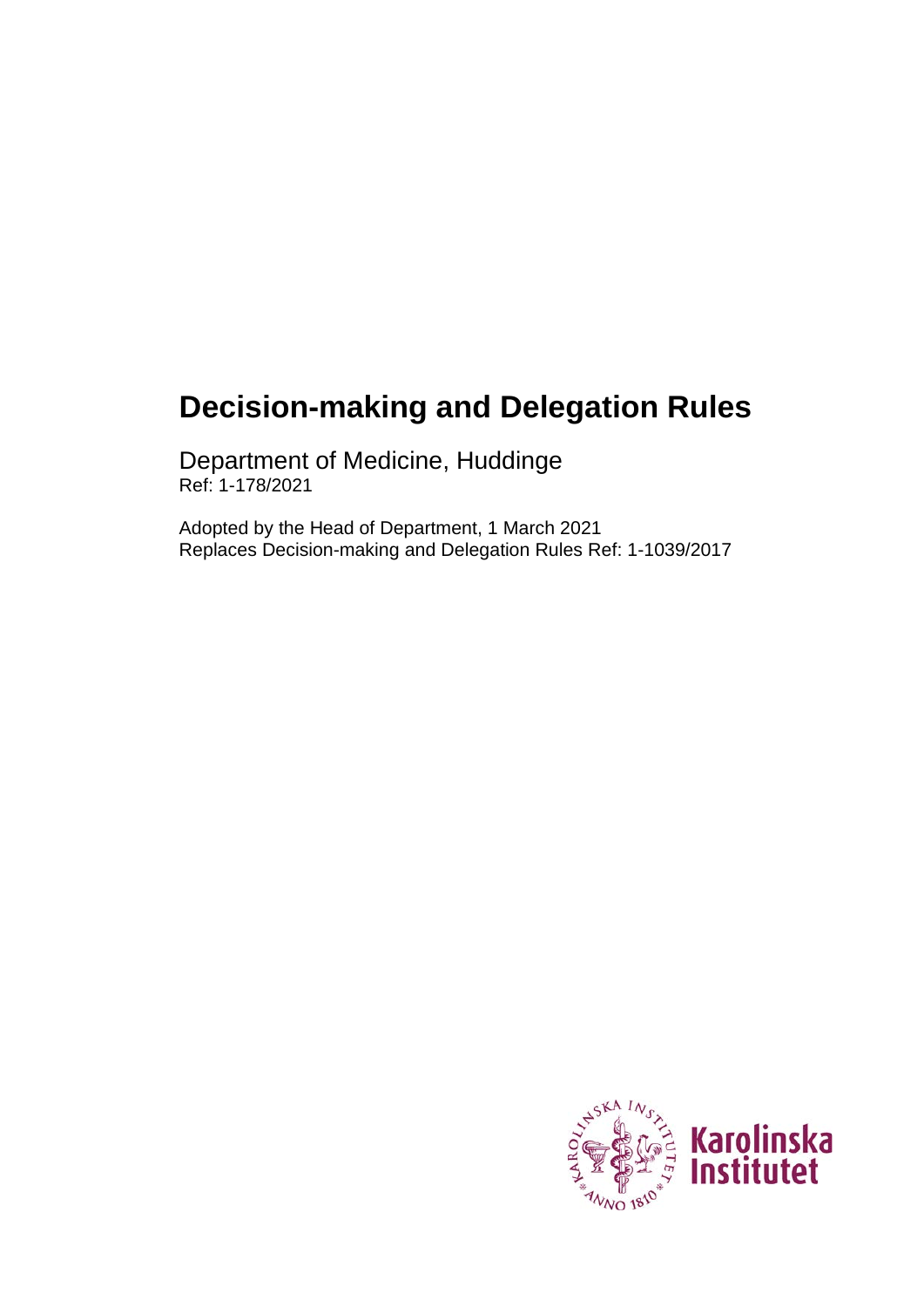

# **Contents**

| 1     |                                                                      |  |
|-------|----------------------------------------------------------------------|--|
| 2     |                                                                      |  |
| 2.2.  | Delegation of decision-making powers with attestation rights  2      |  |
| 3     | Organisation at the Department of Medicine, Huddinge                 |  |
| 3.1   |                                                                      |  |
| 3.2   |                                                                      |  |
| 4     |                                                                      |  |
| 4.1   |                                                                      |  |
| 4.1.1 |                                                                      |  |
| 4.1.2 |                                                                      |  |
| 4.2   |                                                                      |  |
| 4.3   |                                                                      |  |
| 4.4   |                                                                      |  |
| 5     |                                                                      |  |
| 5.1   |                                                                      |  |
| 5.1.1 |                                                                      |  |
| 5.2   |                                                                      |  |
| 5.3   |                                                                      |  |
| 6     | Organisation of education at undergraduate and postgraduate level  9 |  |
| 6.1   |                                                                      |  |
| 6.2   |                                                                      |  |
| 6.3   |                                                                      |  |
| 6.4   | Director of Studies for undergraduate education 10                   |  |
| 6.5   |                                                                      |  |
| 6.6   |                                                                      |  |
| 7     |                                                                      |  |
| 7.1   | The Head of Department's responsibility for the work environment  11 |  |
| 7.2   | Environmental and sustainability work representative 12              |  |
| 7.3   |                                                                      |  |
| 7.3.1 |                                                                      |  |
| 7.4   |                                                                      |  |
| 7.4.1 |                                                                      |  |
| 7.5   |                                                                      |  |
| 7.5.1 |                                                                      |  |
| 7.6   |                                                                      |  |
| 7.7   |                                                                      |  |
| 7.8   |                                                                      |  |
| 7.8.1 |                                                                      |  |
| 8     |                                                                      |  |
| 8.1   |                                                                      |  |
| 9     | Delegation of decision-making and attestation rights 14              |  |

| Reference<br>number: | Ref. no. of previous<br>version: | <b>Decision date:</b> | <b>Period of validity:</b><br>In force from 1 |
|----------------------|----------------------------------|-----------------------|-----------------------------------------------|
| 1-178/2021           | 1-1039/2017                      |                       | March 2021 until<br>further notice            |
|                      |                                  |                       |                                               |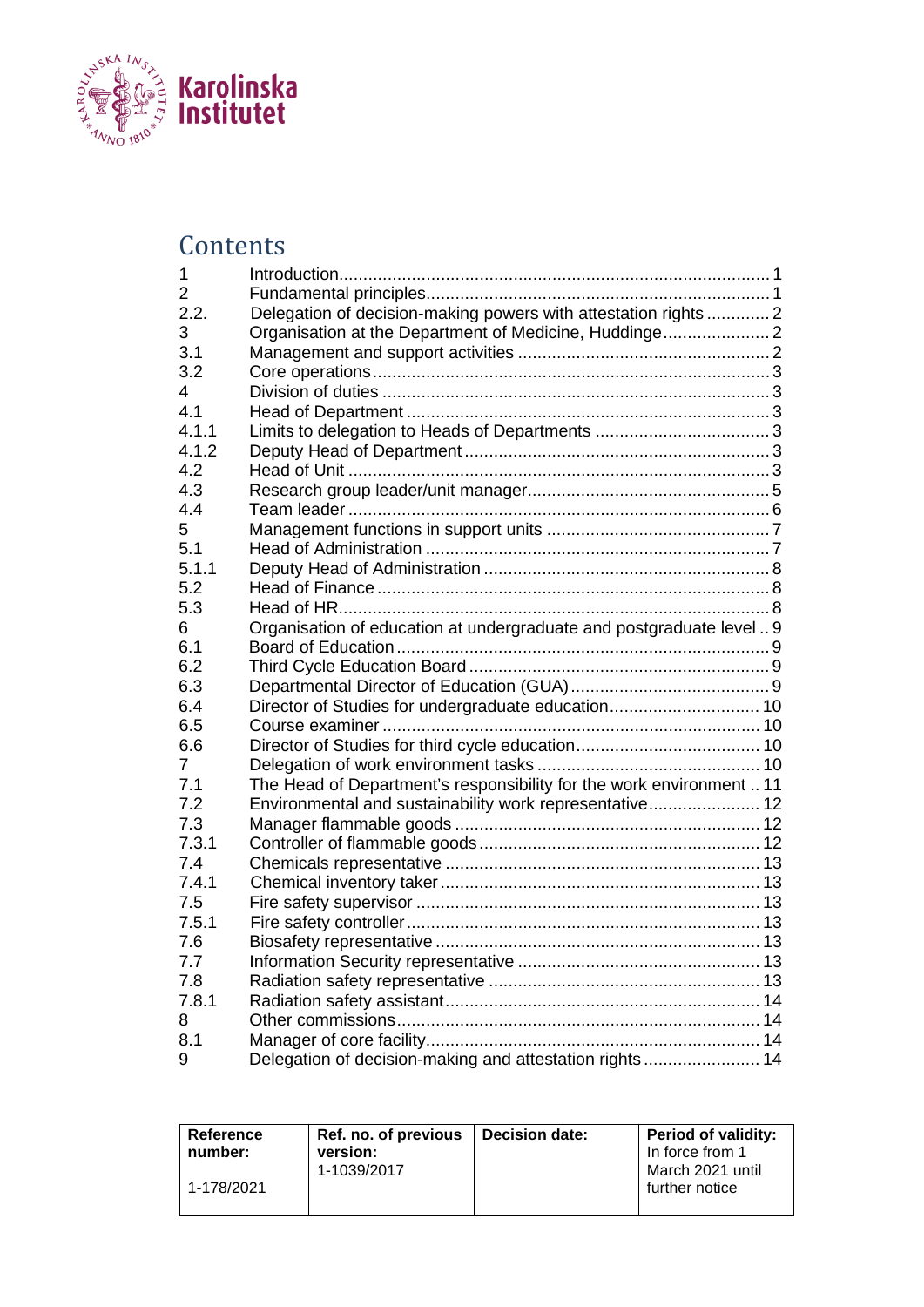| Decision:                                                                                                                                                                                                                                 | Document type: |  |  |  |
|-------------------------------------------------------------------------------------------------------------------------------------------------------------------------------------------------------------------------------------------|----------------|--|--|--|
| <b>Head of Department</b>                                                                                                                                                                                                                 | Instructions   |  |  |  |
| Processed and prepared by: Head of                                                                                                                                                                                                        |                |  |  |  |
| HR and Head of Administration                                                                                                                                                                                                             |                |  |  |  |
| <b>Revised with regard to:</b><br>Alterations resulting from changes to organisational structure, delegation of work<br>environment tasks, clarification of several examples of roles with associated<br>agreements and expected results. |                |  |  |  |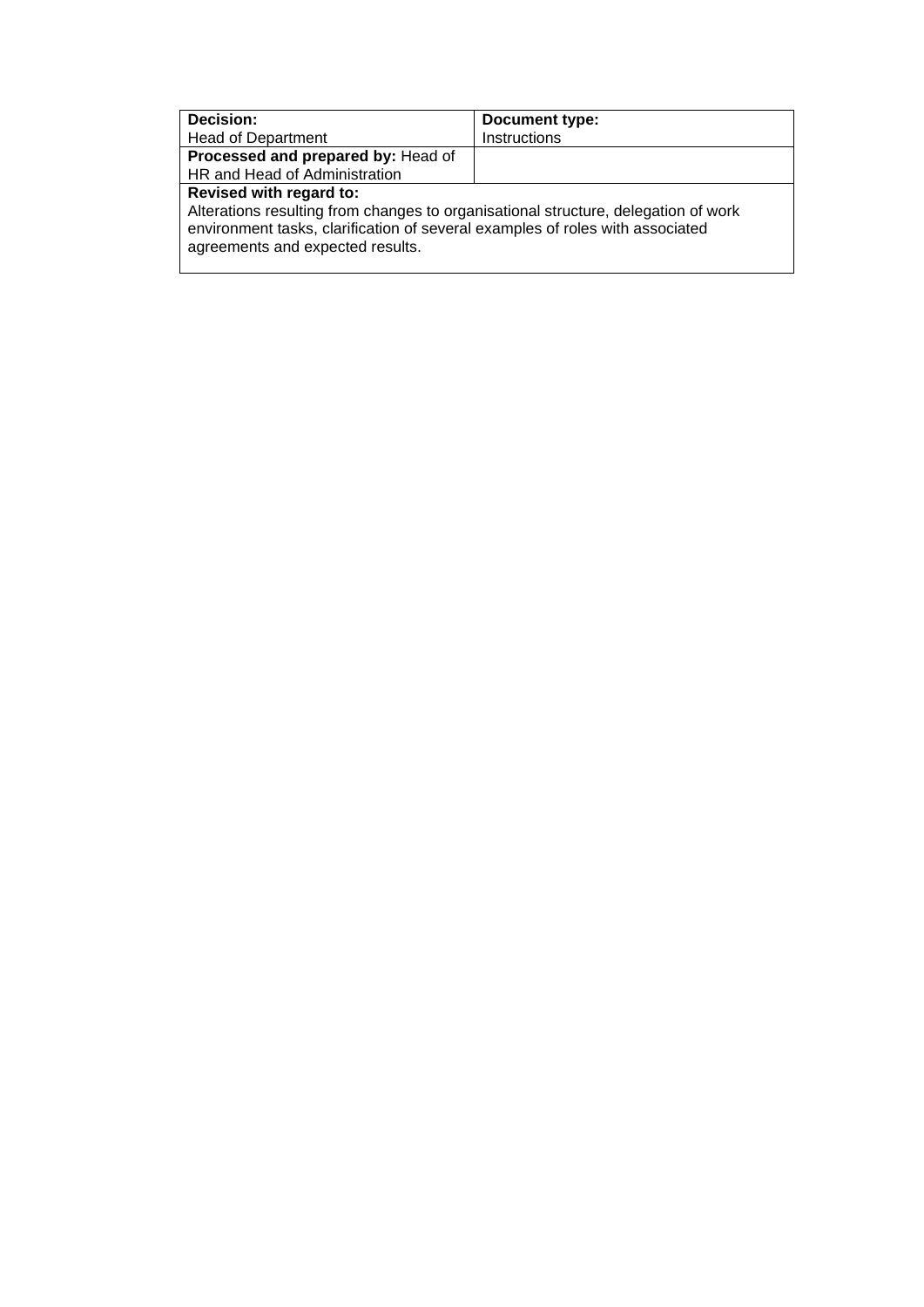# <span id="page-3-0"></span>**1 Introduction**

This document is an appendix to the *Vice-Chancellor's decision-making procedures and delegation rules for Karolinska Institutet* (ref no: 1-781/2015) and contains decision-making and delegation rules for the Department of Medicine, Huddinge. This document replaces previous delegation rules and delegations.

In accordance with the Vice-Chancellor's decision-making procedures and delegation rules for Karolinska Institutet, the Head of Department has decided that the following organisation with decision-making and delegation rules shall apply at the Department of Medicine, Huddinge as of 1 January 2021.

# <span id="page-3-1"></span>**2 Fundamental principles**

Delegation rules at the Department of Medicine, Huddinge are based on the principle of farreaching delegation through which decisions are made as close to operations as possible.

It is incumbent on all functions described in these delegation rules to organise and manage operations in accordance with applicable legislation and regulations and KI's internal regulations, instructions and guidelines.

These Decision-making and Delegation Rules are supplemented by delegation decisions.

### **2.1 Delegation of work duties**

According to the decision-making and delegation arrangements for KI, the Vice-Chancellor delegates tasks to Heads of Department. A Head of Department may subdelegate responsibility for tasks in his or her activities provided that there is a need, that there are no other applicable restrictions and that the person receiving the subdelegation:

- has competence for the tasks delegated,
- has the authorisations and resources required to deal with the task,
- represents the employer in their function.

Authorisations refers to the right to make decisions and take measures. Resources refers to, in addition to financial resources, access to staff, equipment and premises, as well as time to complete the tasks.

The person who delegates is responsible for ascertaining that the recipient of a delegation understands the significance thereof and that the three points above have been met. A person who subdelegates tasks always retains a responsibility to regularly follow up to make sure the work is effective and is carried out in accordance with the delegation and the applicable regulations.

Tasks must be delegated at a meeting with the involved parties where the practical implications of the delegation are clarified, including applicable strategies and objectives, and a discussion is held on knowledge, authorisations, procedures and resources for the performance of the tasks and the possibility of withdrawing the delegation.

Decisions on delegation of responsibility for tasks, or withdrawal thereof, must be documented and signed in writing on a form for this purpose. Records of decisions must be kept and corresponding information must be available at the Department.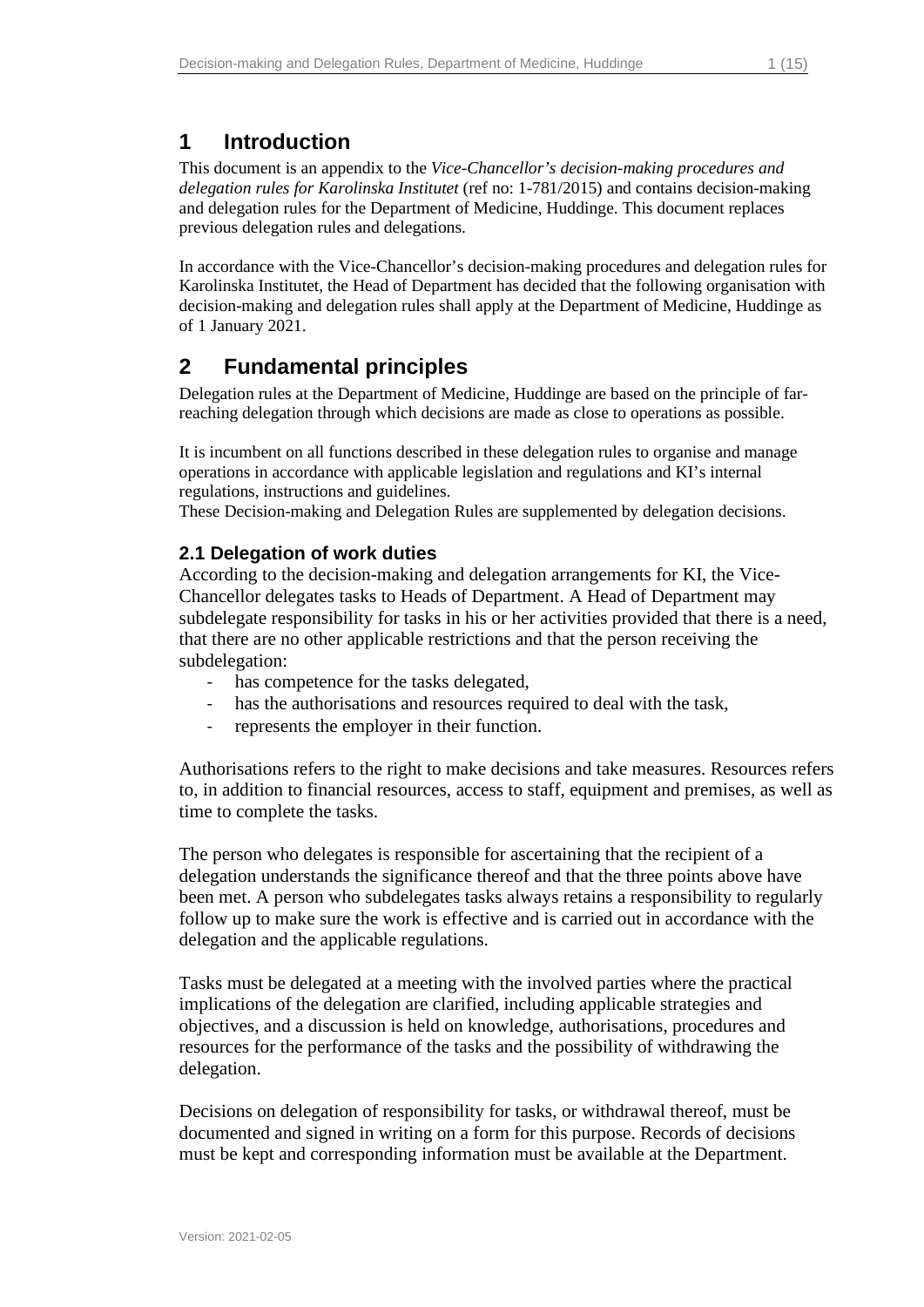# <span id="page-4-0"></span>**2.2. Delegation of decision-making powers with attestation rights**

Decision-making power may imply a right to dispose of funds for a specified decisionmaking area. Unless otherwise specifically stated, decision-making and authorisation rights may not be subdelegated to unit managers/research group leaders or equivalent. The holder of the delegation must ensure that the cost is within the adopted budget or other contractual terms and that accounting is correct in accordance with accounting or tax rules. In the current attestation policy, the amount limits applicable to different attestation levels are described in accordance with the UBW Manual. Costs associated with a person must always be attested by the person's immediate supervisor or function to which the Vice-Chancellor has delegated. Decisions on the delegation of decisionmaking and associated attestation rights must be documented and acknowledged in writing. The acknowledgement must include a signature and name and identify the organisational unit (see separate templates in annexes). Records must be kept of the decisions. Records of decisions and corresponding information must be available at the Department for review, such as an audit. Each attesting officer in KI's electronic invoice management system must have a replacement when the ordinary attesting officer is not working.

# <span id="page-4-1"></span>**3 Organisation at the Department of Medicine, Huddinge**



The Department is divided into departmental management, the administrative office and units for the Department's core operations.

# <span id="page-4-2"></span>**3.1 Management and support activities**

The Department is led by a Head of Department whose responsibility covers all of the Department's operations. The Department has a Management Group that supports the Head of Department on overall departmental strategy and development issues, policy issues and matters affecting the Department as a whole.

The management team includes the Head of Department, Heads of Units, GUA, FUA and the Administrative Manager. Where necessary, additional expertise is co-opted to the Management Group. The Management Group is responsible for ensuring that the Head of Department's position and decisions are passed on the Department's staff.

The Department also has various committees; third cycle education board, board of education, work environment, collaboration council, etc.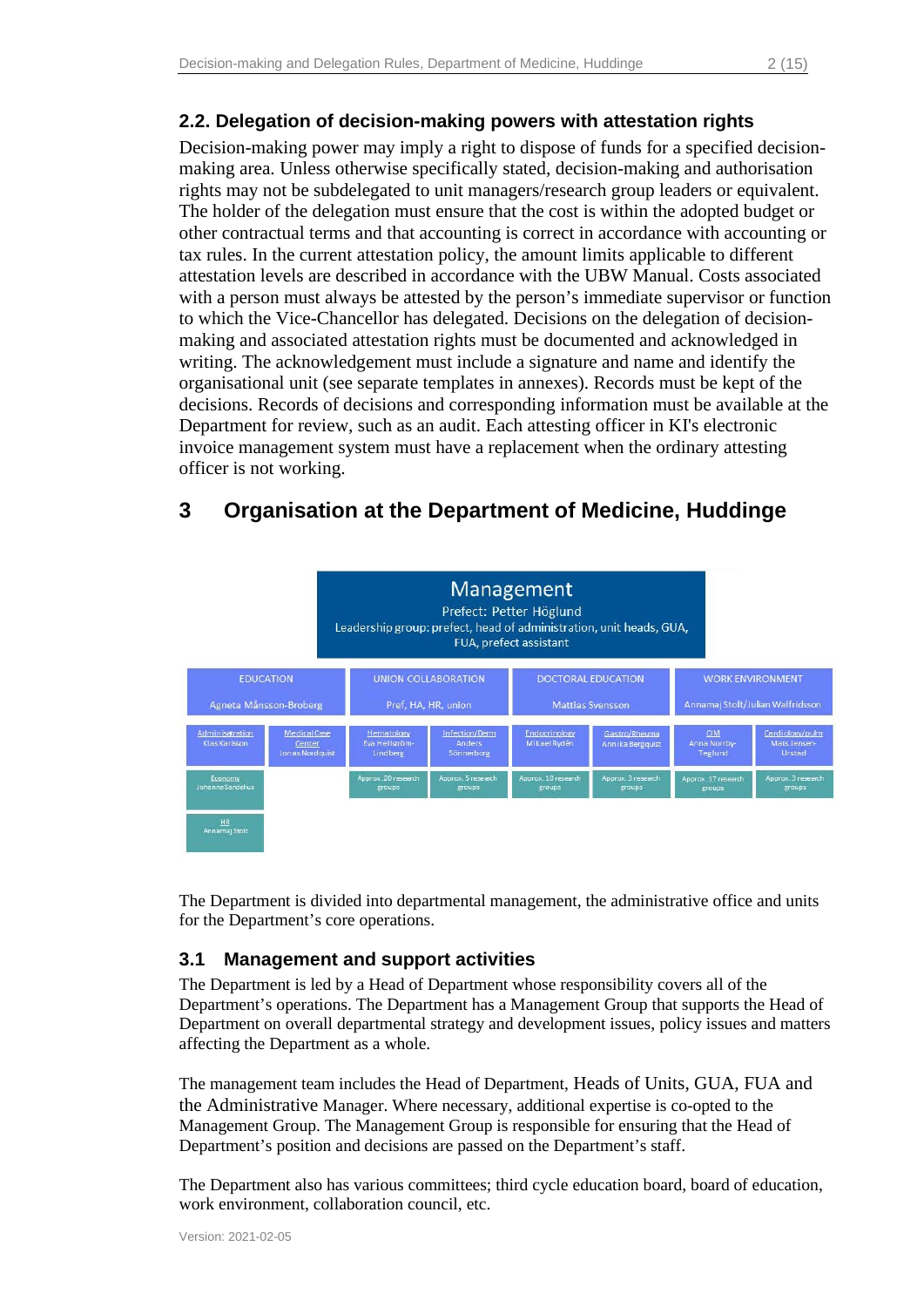# <span id="page-5-0"></span>**3.2 Core operations**

The Department's core operations are divided into six units and a local centre formation. Each unit is managed by a head of unit who reports to the Head of Department. These units are comprised of approximately 60 research groups, each led by a research group leader (PI), and in certain cases these research groups include teams headed by a team leader.

#### **Units**

- Heart and Lung Diseases Unit
- Endocrinology Unit and the Lipid Laboratory
- Gastroenterology and Rheumatology Unit
- Infectious Diseases and Dermatology Unit
- Haematology Unit
- Center for Infectious Medicine (CIM)

# **Local research centre**

<span id="page-5-1"></span>• Medical Case Centre (MCC)

# **4 Division of duties**

# <span id="page-5-2"></span>**4.1 Head of Department**

Delegations to Heads of Departments from the Vice-Chancellor are set out in the current Decision-making and Delegation Rules.

### <span id="page-5-3"></span>**4.1.1 Limits to delegation to Heads of Departments**

Existing limits to delegation to Heads of Departments are stated in the current Vice-Chancellor's decision-making procedures and delegation rules*.*

# <span id="page-5-4"></span>**4.1.2 Deputy Head of Department**

In the event of the head of department's absence, the deputy head of department shall act in head of department's place with the same decision-making powers.

# <span id="page-5-5"></span>**4.2 Head of Unit**

Each of the Department's units is led by a head of unit. The position of head of unit carries with it overall responsibility for staff and resources, and decision-making powers for the unit's entire operation in research, education and administrative matters (and, in applicable cases, the corefacility placed at the unit). Heads of units report to the Head of Department.

#### **Strategy**

The head of unit is tasked with;

- formulating the unit's goals, activities and priorities within the framework of the unit's business plan, and actively participating in the overall planning of the Department's operations and contributing to the fulfilment of the Department's goals,
- responsibility for developing quality assurance and continuous improvement activities within their area of responsibility, and
- keeping the head of department informed of the unit's development and work in progress.

#### **Finance**

The head of unit is tasked with;

- responsibility for achieving operational goals within the set budget and monitoring and evaluating the unit's results and use of resources,
- ensuring that a total annual budget is established for the unit in collaboration with the Head of finance and that deviations are reported to the Head of Department, and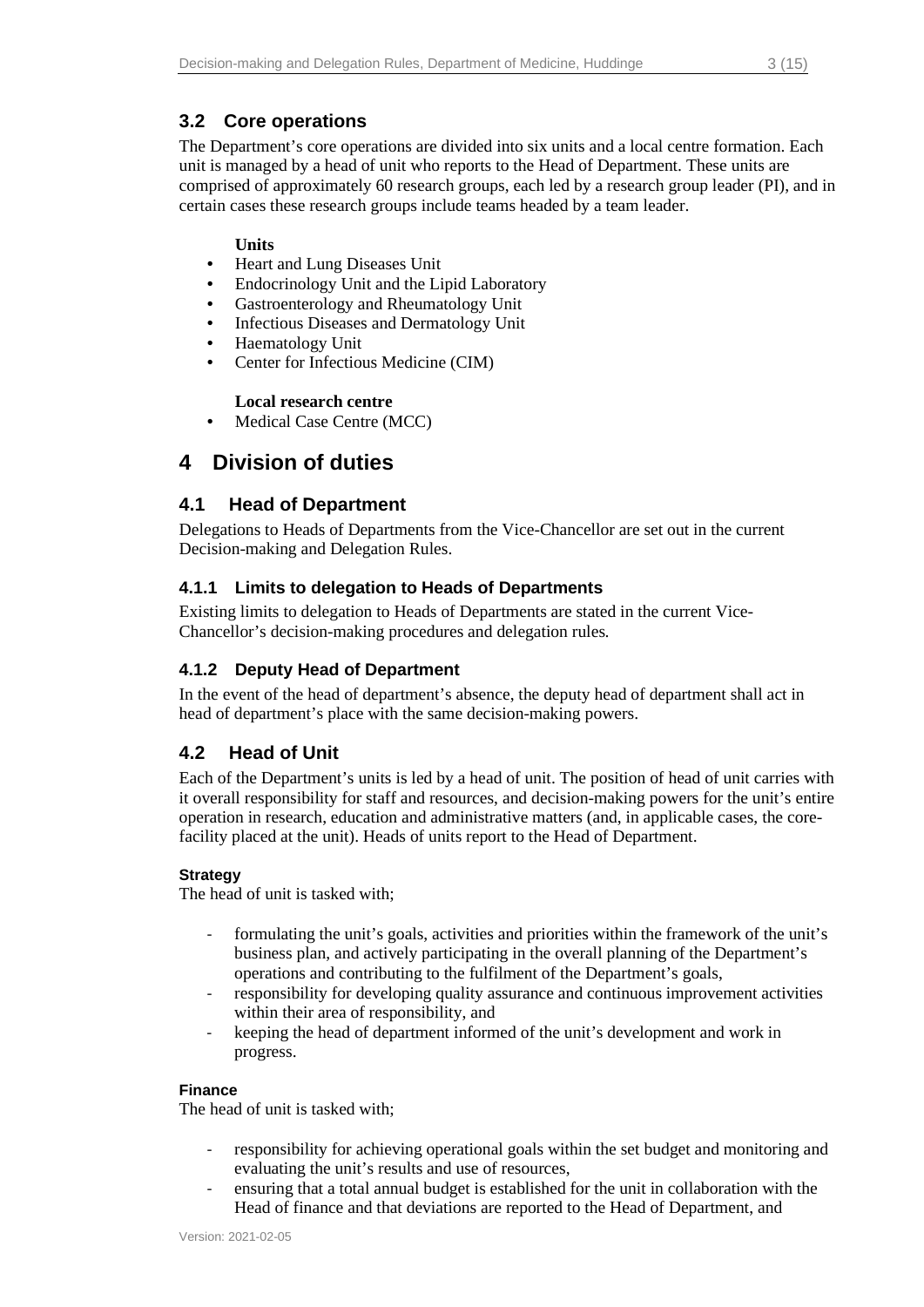- ensuring compliance with regulations adopted both centrally by KI and by the Department (procurement, entertaining, business travel, etc.).

*Heads of units have the right to authorise costs up to the Department's fixed limit of SEK 500,000.*

### **Staff and work environment**

The head of unit is tasked with;

- leading and distributing work within the unit,
- responsibility together with the Head of HR for issues relating to staff with regard to staffing plans, recruitment and skills development, as well as maintaining a salary structure according to KI's criteria for salary setting,
- working to achieve a good work environment, including the inventory and rectification of flaws, and
- overall responsibility for equality and diversity issues.

#### **Heads of units must also;**

- **Participate in Management Group meetings** and appoint a deputy so that each unit is represented at every Management Group meeting. Absence should be notified in good time. The head of unit is also responsible for **selecting and communicating information from the Management Group to subordinate managers**.
- **Participate in follow-up meetings twice a year with the heads of administration, finance and HR** with the aim of creating a long-term, sustainable staffing plan, order of succession and use of funds.
- Ensure that all staff within the unit have the opportunity to attend two **[performance](http://ki.se/medarbetare/medarbetarsamtal)  [management dialogues](http://ki.se/medarbetare/medarbetarsamtal)** per year in order to promote employee responsibility and development.

It is a requirement of these dialogues that development goals and monitoring and must therefore be documented.

- **Annually check that introductory procedures within the unit are adequate** and that the person responsible for these has the resources necessary to provide an introduction to the workplace that meets our requirements for safety and information in the event of fire, on the laboratory environment, as well as our procedures for dealing with [incidents](http://ki.se/medarbetare/tillbud-och-arbetsskador)  [and work-related injuries.](http://ki.se/medarbetare/tillbud-och-arbetsskador)
- **Create the preconditions for active coworkership** e.g. ask employees to suggest topics for appraisals, work to demonstrate trust in employees, give performance feedback and promote the importance of collaboration, in accordance with the collaboration agreement.
- **Ensure that those employees with delegated work environment responsibility have the correct conditions** to be able to carry out the tasks, as well as the time to do so in a safe manner. All research group leaders within the unit must have participated in work environment training within the past five years.
- **Actively participate in rehabilitation inquiries**, alternatively unequivocally delegate this responsibility to the immediate manager.

Subdelegation that deviates from these Decision-making and Delegation Rules requires consultation with and agreement of the Head of Administration and Head of HR.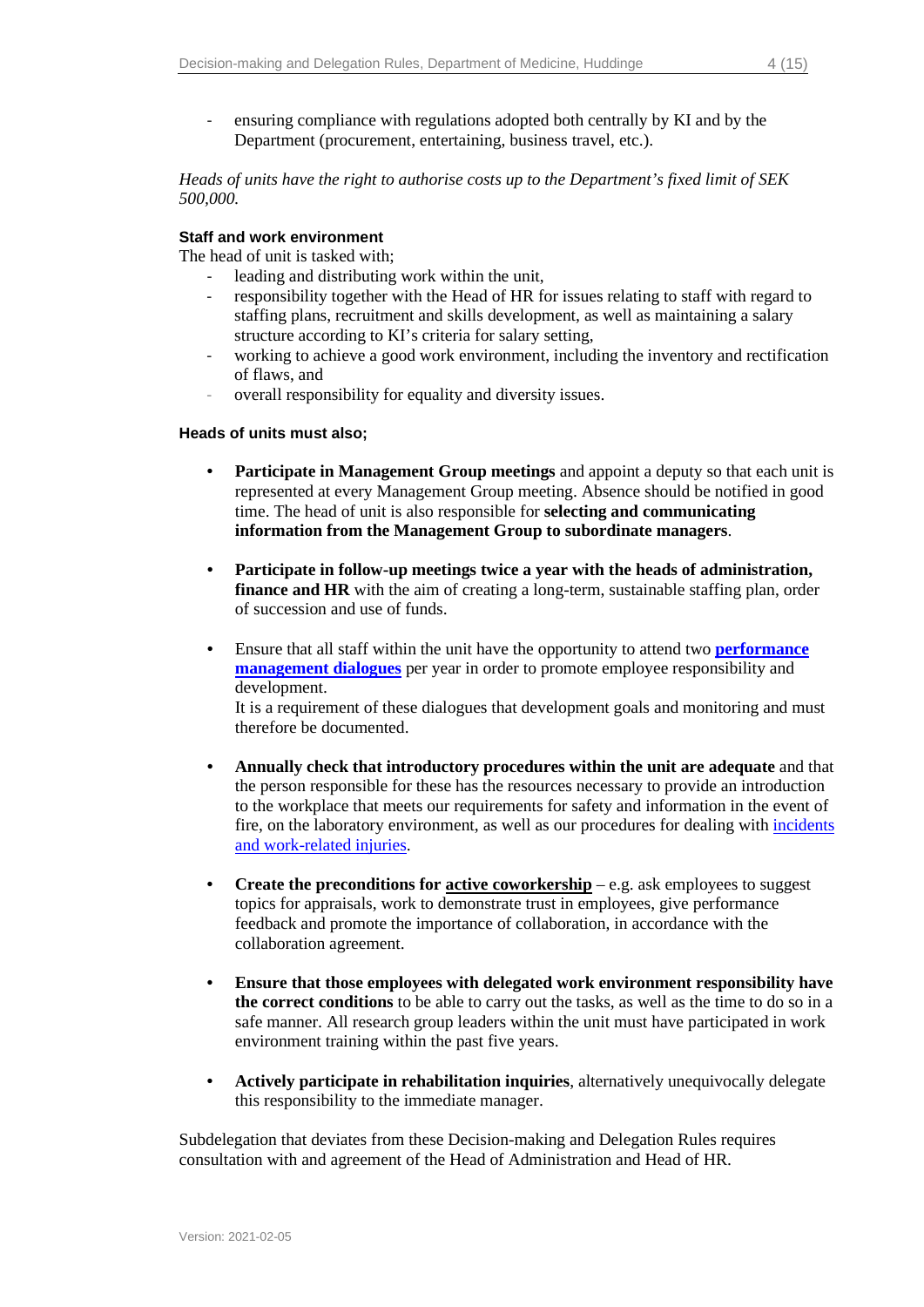### <span id="page-7-0"></span>**4.3 Research group leader/unit manager**

Each research group has a leader. Research group leader refers to an independent researcher in accordance with the Department's organisation plan. Similarly, the head of unit leads the work at the unit. Research group leaders/unit managers report to the head of unit.

#### **Strategy**

Research group leaders are tasked with;

- Pursue research at an internationally competitive level in the field.
- Supervise doctoral students and other staff within the group so that they develop into good researchers for future assignments in academia, business or other organizations.
- In collaboration with the head of unit and staff, actively participate in the overall planning of the unit's operations and contribute to achieving the unit's and Department's set goals, and
- keeping the head of unit informed of the research group's development and work in progress.

#### **Finance**

Research group leaders are tasked with;

- within the framework of the financial resources in the form of commissions, appropriations and grants set aside for the research group's activities, make decisions on issues affecting the research group,
- ensuring that a total annual budget is established in collaboration with the Head of finance and that deviations are reported to the head of unit,
- ensuring compliance with regulations adopted both centrally by KI and by the Department (procurement, entertaining, business travel, etc.).

The research group leader is responsible for ensuring that those costs to be approved by the head of unit are budgeted for or agreed in advance with the head of unit.

*Research group leaders have the right to authorise costs up to the Department's fixed limit of SEK 100,000.*

#### **Staff and work environment**

Research group leaders are tasked with;

- leading and distributing work within the research group,
- responsibility together with the Head of HR for issues relating to staff with regard to staffing plans, recruitment and skills development, as well as maintaining a salary structure according to KI's criteria for salary setting,
- working to achieve a good work environment, including the inventory and rectification of flaws, and
- overall responsibility for equality and diversity issues within the research group.

#### **Research group leaders are expected to;**

- **Participate in KI\*s leadership training for research group leaders**, alternatively some other suitable training for leaders at this level.
- **Responsible for selecting and communicating information** passed on by the head of unit from the Management Group to subordinate employees.
- Ensure that subordinate employees participate in a **[performance management](http://ki.se/medarbetare/medarbetarsamtal)  [dialogue](http://ki.se/medarbetare/medarbetarsamtal)** twice a year, to promote employee responsibility and development. It is a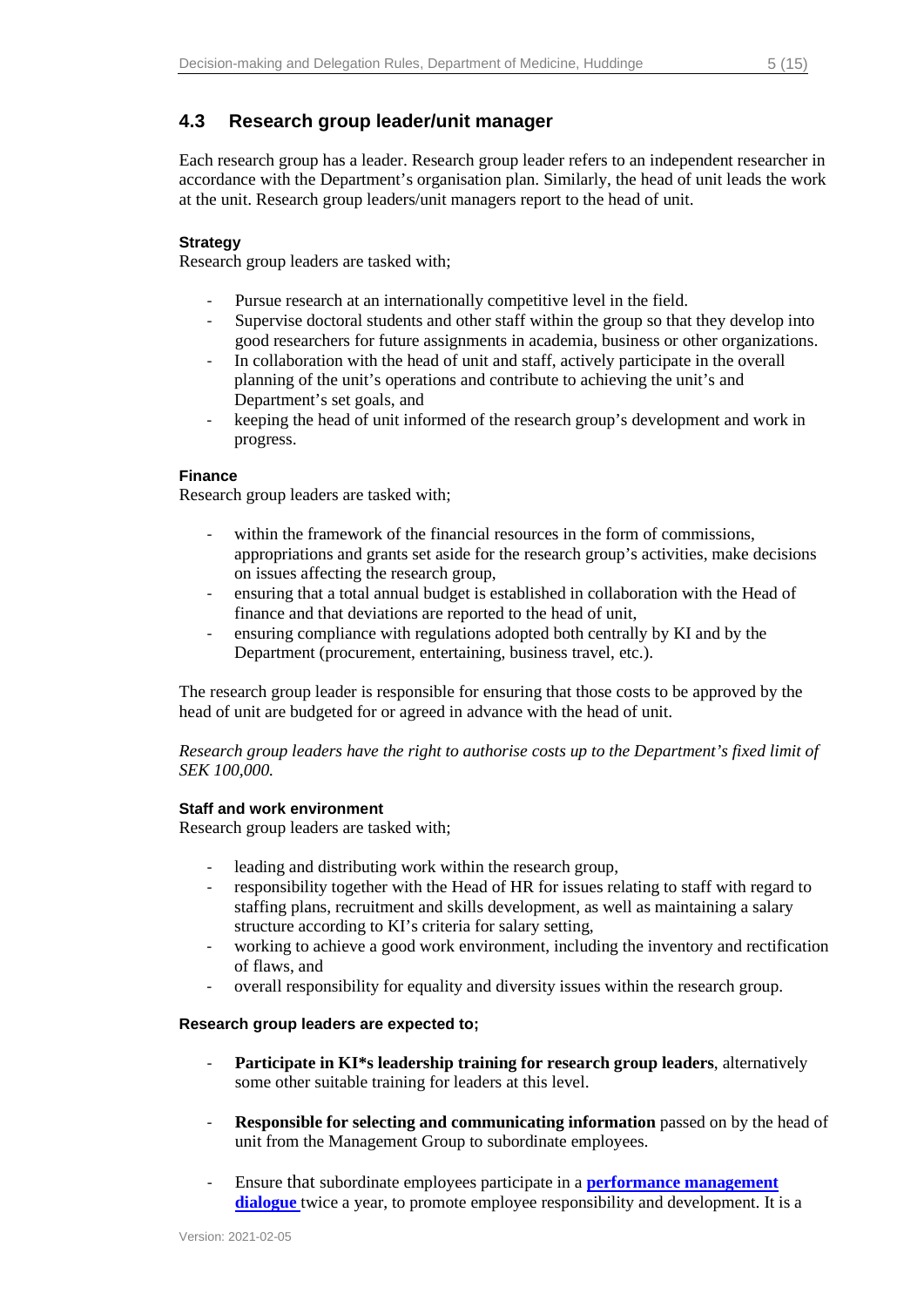requirement of these dialogues that development goals and monitoring must therefore be documented.

- **Annually check that introductory procedures within their own research group are adequate** and that the person responsible for these has the resources necessary to provide an introduction to the workplace that meets our requirements for safety and information in the event of fire, on the laboratory environment, as well as our procedures for dealing with [incidents and work-related injuries.](http://ki.se/medarbetare/tillbud-och-arbetsskador)
- **Create the preconditions for active co-workership** e.g. ask employees to suggest topics for appraisals, work to demonstrate trust in employees, give performance feedback and promote the importance of collaboration, in accordance with the collaboration agreement.
- **Ensure that those employees with delegated work environment responsibility have the correct conditions** to be able to carry out the tasks, as well as the time to do so in a safe manner. All research group leaders within the unit must have participated in work environment training within the past five years.
- **Actively participate in rehabilitation inquiries**, alternatively unequivocally delegate this responsibility to the immediate supervisor,
- take responsibility for **personal registers, biobanks and data security** within the research group.

Subdelegation of work environment tasks shall be carried out in consultation and by agreement with the Head of Administration and Head of HR.

#### <span id="page-8-0"></span>**4.4 Team leader**

Teams are a further division into a research field or service area within the framework of a research group or unit. Teams are led by a team leader who reports to their immediate manager, which may be either the head of unit or a research group leader.

#### **Strategy**

The team leader is tasked with;

- Conduct strong operations within the defined area of the team (research line or service area).
- In collaboration with the immediate manager and staff, actively participate in the overall planning of the unit's operations and contribute to achieving the unit's and Department's set goals, and
- keep the immediate manager informed of the team's development and work in progress.

#### **Finance**

The team leader is tasked with;

- ensuring that a total annual budget is established for the team in collaboration with group leaders and the Head of finance and that deviations are reported to the immediate manager,
- ensuring compliance with regulations adopted both centrally by KI and by the Department (procurement, entertaining, business travel, etc.).

The team leader is responsible for ensuring that those costs to be approved by the immediate manager are budgeted for or agreed in advance with the immediate manager.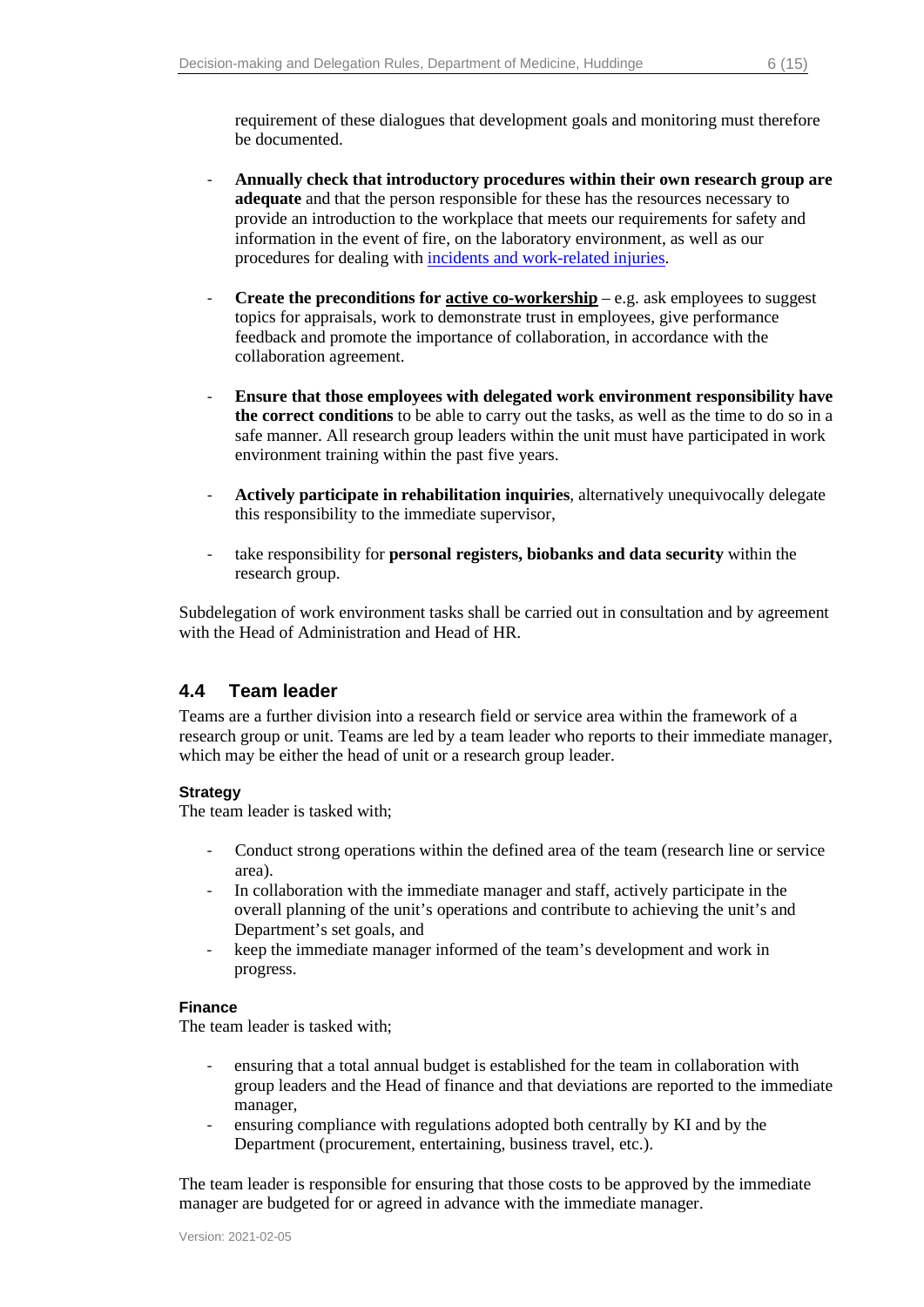#### *Team leaders have the right to authorise costs up to the Department's fixed limit of SEK 50,000.*

#### **Staff and work environment**

The team leader is tasked with;

- leading and distributing work within the team,
- in consultation with the group leader and the Head of HR, be responsible for issues relating to staff with regard to staffing plans, recruitment and skills development, as well as maintaining a salary structure according to KI's criteria for salary setting,
- working to achieve a good work environment, including the inventory and rectification of flaws, and
- overall responsibility for equality and diversity issues within the team.

#### **The team manager will also;**

- **Participate in KI\*s basic leadership training**, alternatively some other suitable training for leaders at this level.
- **Responsible for selecting and communicating information** passed on by the head of unit/research group leader/immediate manager from the Management Group to subordinate employees.
- Ensure that subordinate employees participate in a **[performance management](http://ki.se/medarbetare/medarbetarsamtal)  [dialogue](http://ki.se/medarbetare/medarbetarsamtal)** twice a year, to promote employee responsibility and development. It is a requirement of these dialogues that development goals and monitoring must therefore be documented.
- **Create the preconditions for active co-workership** e.g. ask employees to request appraisals, work to demonstrate trust in employees and promote the importance of collaboration, provide feedback on performance.
- **Ensure that those employees with delegated work environment responsibility have the correct conditions** to be able to carry out the tasks, as well as the time to do so in a safe manner. All team managers within the unit must have participated in work environment training within the past five years.
- Be active in rehabilitation investigations.
- <span id="page-9-0"></span>- Be responsible for **personal registers, biobanks and data security** within the team.

# **5 Management functions in support units**

#### <span id="page-9-1"></span>**5.1 Head of Administration**

The head of administration has overall responsibility and decision-making powers for the Department's administrative activities, and is equivalent to a head of unit. The head of administration has the same delegations and responsibilities described under the heading "Head of Unit". The head of administration also has the right to issue directives to employees in the organisation, and responsibility for ensuring that staff working in administrative support roles have the opportunity for skills development so that they can adequately perform their duties. Specific responsibilities that fall to the head of administration are:

- coordinating work on operational planning and monitoring and risk assessment,
- assisting the organisation on contractual issues,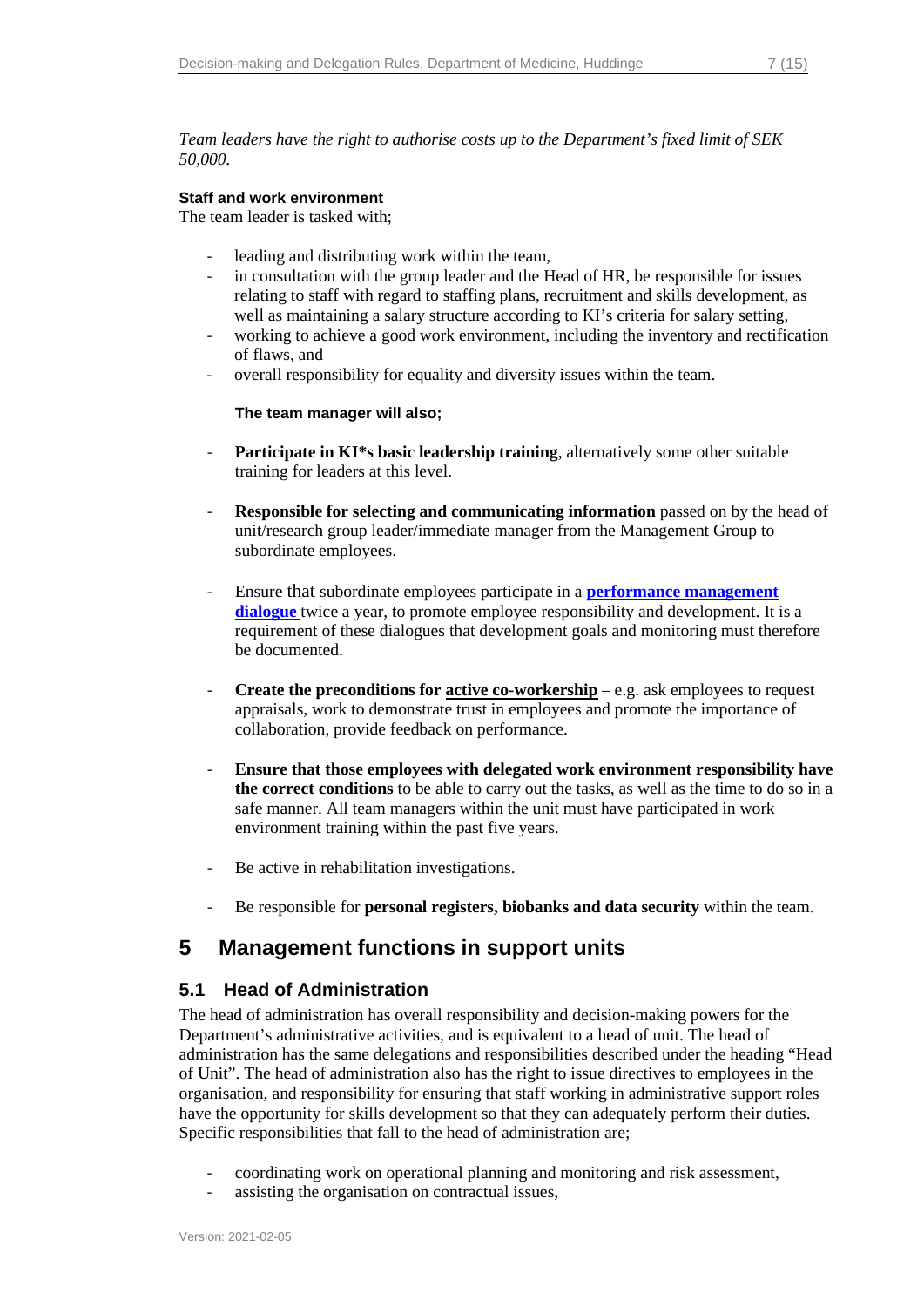- coordinating the Department's work on infrastructure, environmental issues and premises.

*The Head of Administration has the right to authorise costs up to the Department's fixed limit of SEK 2 million.*

*The Head of Administration reports to the Head of Department and participates in the Management Group, as well as acting as the employer's representative on the Coordination Group.*

#### <span id="page-10-0"></span>**5.1.1 Deputy Head of Administration**

The deputy head of administration assists the head of administration with all activities at the Department. The deputy head of administration also takes over the head of administration's duties and responsibilities in their absence.

*The deputy Head of Administration has the right to authorise costs up to the Department's fixed limit of SEK 1 million*

*The deputy head of administration reports to the head of administration and participates in the Management Group, as well as acting as the employer's representative on the Coordination Group in the head of administration's absence.* 

# <span id="page-10-1"></span>**5.2 Head of Finance**

The head of Finance is equivalent to a unit manager and has the same delegations and responsibilities as described under the heading "Unit Manager". The head of Finance also leads and distributes work for subordinate employees within the Department's finance unit, as well as having responsibility for coordinating, developing and leading work relating to;

- the overall financial administration of the Department,
- budgeting and financial monitoring, both at central departmental and unit level, in accordance with applicable legislation, KI's regulations, instructions and guidelines and specific decisions by the university director,
- compliance with procurement and purchasing regulations.

*The Head of Finance has the right to authorise costs up to the Department's fixed limit of SEK 100,000.*

<span id="page-10-2"></span>*The Head of Finance reports to the Head of Administration.*

# **5.3 Head of HR**

The Head of HR is equivalent to a unit manager and has the same delegations and responsibilities as described under the heading "Unit Manager". The Head of HR also leads and distributes work for subordinate employees within the Department's HR unit, as well as having overall responsibility for HR issues within the Department and for coordinating, developing and leading work relating to;

- support to management on HR-related issues,
- employee and leadership development,
- labour law issues and dismissal of employees, with the support of agreements and regulations in the field,
- wage setting and practical salary administration,
- skills provision, recruitment,
- rehabilitation in collaboration with affected manager/supervisor,
- work environment and wellness.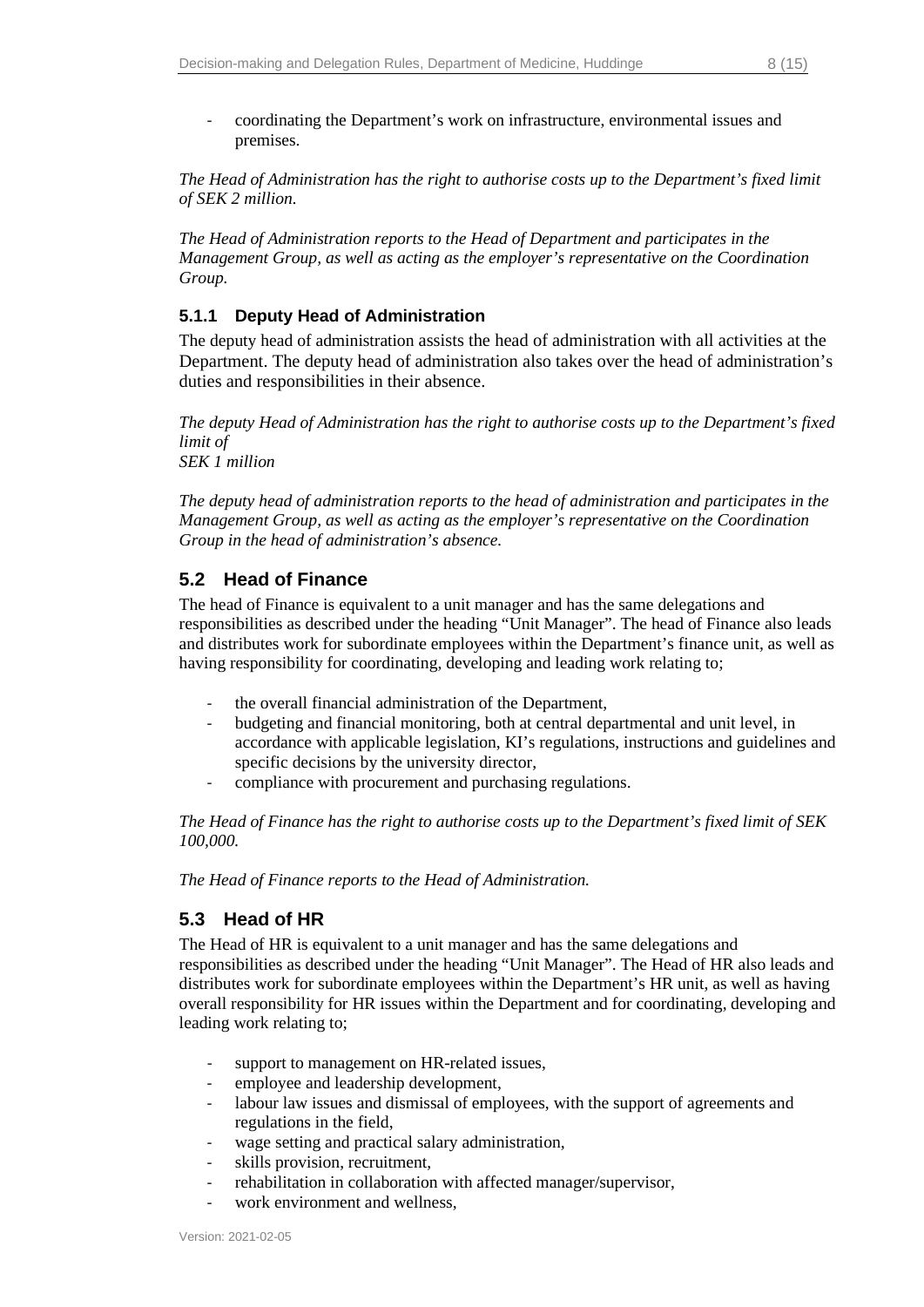*The Head of HR has the right to authorise costs up to the Department's fixed limit of SEK 100,000.*

*The Head of HR reports to the Administrative Manager, is chairman of the Work Environment Group and is an employer representative in the Collaboration Group.* 

# <span id="page-11-0"></span>**6 Organisation of education at undergraduate and postgraduate level**

The Department's educational organisation is described below. Tasks and delegations relating to programme responsibilities are stated in decisions from the Board of Higher Education.

# <span id="page-11-1"></span>**6.1 Board of Education**

A Board of Education has overall responsibility for the implementation and coordination of the Department's educational responsibilities at first cycle and advanced level. Information on responsibilities and decisions on courses and programmes can be found in the current policy for course and programme responsibility for education at undergraduate and postgraduate level.

The following decisions shall be delegated to the Board of Education:

- Adoption and revision of the syllabus for programme courses where the Department has programme responsibility, independent courses, assignment training and elective courses for several programmes. Decisions on the adoption of a syllabus may not be subdelegated by the Board. Decisions on the revision of the syllabus can be subdelegated within the organization, but not to the course coordinator or examiner.
- Proposals for syllabus for a programme course where another Department/Committee for Education at First and Second Cycle Level (KU) is the programme director. Decisions may not be subdelegated by the Board.
- Department-specific regulations, guidelines and instructions for education at first and second cycle level. These shall be in accordance with centrally adopted policies

# <span id="page-11-2"></span>**6.2 Third Cycle Education Board**

Each Department must have a board for third cycle education issues. Its main task is to assess the scientific project when a doctoral position is established, but the board can also have other tasks. The function is described in the current policy regarding third cycle education at KI.

# <span id="page-11-3"></span>**6.3 Departmental Director of Education (GUA)**

The Departmental Director of Education coordinates and ensures that all first and second cycle study programmes at the Department maintain a very high level of quality. The GUA is responsible for ensuring that the ongoing planning, evaluation, quality assurance and monitoring of educational activities. Specifically with regard to:

- acting as contact person to central KI functions such as US, PN, student and education departments and student unions in matters pertaining to first and second cycle education,
- ensuring that the education complies with applicable legislation and ordinances, as well as KI's local regulations and guidelines,
- monitoring developments in pedagogical/methodological issues, and proposing changes that benefit the education offered.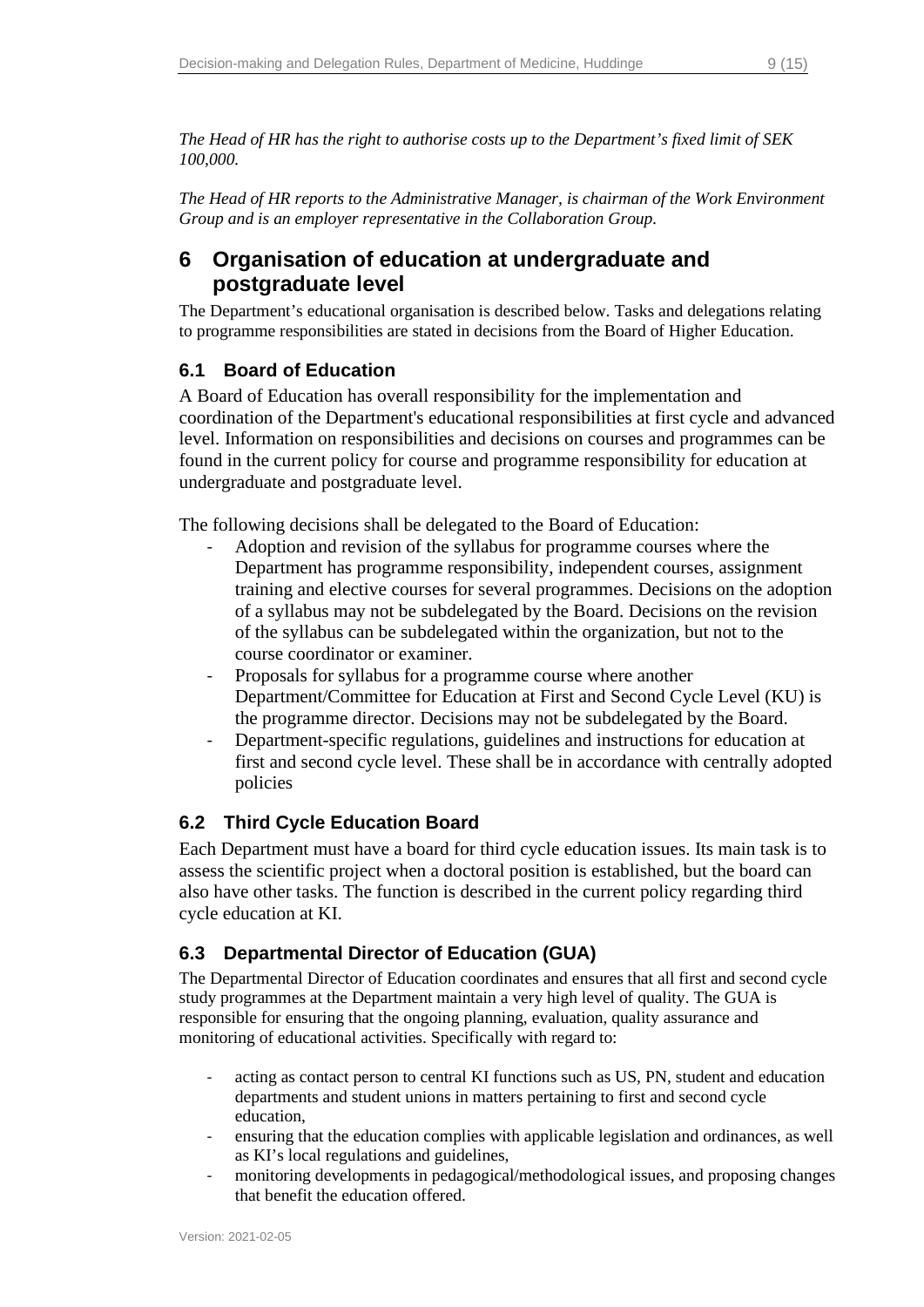*The person in charge of undergraduate education has the right to authorise costs up to the Department's fixed limit of SEK 100,000.*

*The GUA participates in the Management Group and is the chair of the Department's Education Board.*

# <span id="page-12-0"></span>**6.4 Director of Studies for undergraduate education**

The director of studies for undergraduate education is responsible, within the respective course/educational stage, for ensuring that the Department's educational activities, and the administration thereof, function in a satisfactory manner. Specific with regard to;

- scheduling
- LADOK documentation
- announcing vacancies and recruiting clinical assistants (in consultation with the GUA and head of administration)
- monitoring study and examinations results
- the pedagogical and content-related development of each course
- the Department's course web.

*The director of studies for undergraduate education is a member of the Department's Education Board.*

# <span id="page-12-1"></span>**6.5 Course examiner**

An examiner according to the Higher Education Ordinance is the specially appointed teacher who grades a completed course. The examiner is appointed by the Head of Department. The decision to appoint an examiner for courses at first and second cycle level may only be subdelegated to the person in charge of undergraduate education (GUA). The decision to appoint an examiner for postgraduate courses may be subdelegated as the Head of Department(s) deems appropriate. The examiner shall be appointed for a fixed period, such as one year. A decision to appoint a new examiner replaces previous decisions. The assignment as examiner may not be subdelegated. The function as examiner for courses at first and second cycle level is described in current policy for course and programme responsibility for education at first and second cycle level. The function as examiner for third cycle courses is described in the current policy regarding third cycle education.

# <span id="page-12-2"></span>**6.6 Director of Studies for third cycle education**

Each Department appoints one or more directors of studies for third cycle studies. The director of studies' mission is to support doctoral students and supervisors, to work to ensure that the Department offers a third cycle education of high quality and compliance with the current policy for third cycle education. The following decisions shall be delegated to the director of studies for third cycle education: approval of individual study plan for doctoral students and credits in third cycle education. The function is described in the current policy for assignments to the director of studies in third cycle education.

*The director of studies for third cycle education participates in the Department's third cycle education board.*

# <span id="page-12-3"></span>**7 Delegation of work environment tasks**

The division of work environment tasks within the organisation is governed by the Systematic Work Environment Management (AFS 2001:1) provisions of the Swedish Work Environment Authority.

According to KI's delegation rules, the vice-chancellor delegates work environment tasks to heads of departments/equivalent. These functions retain the right to subdelegate work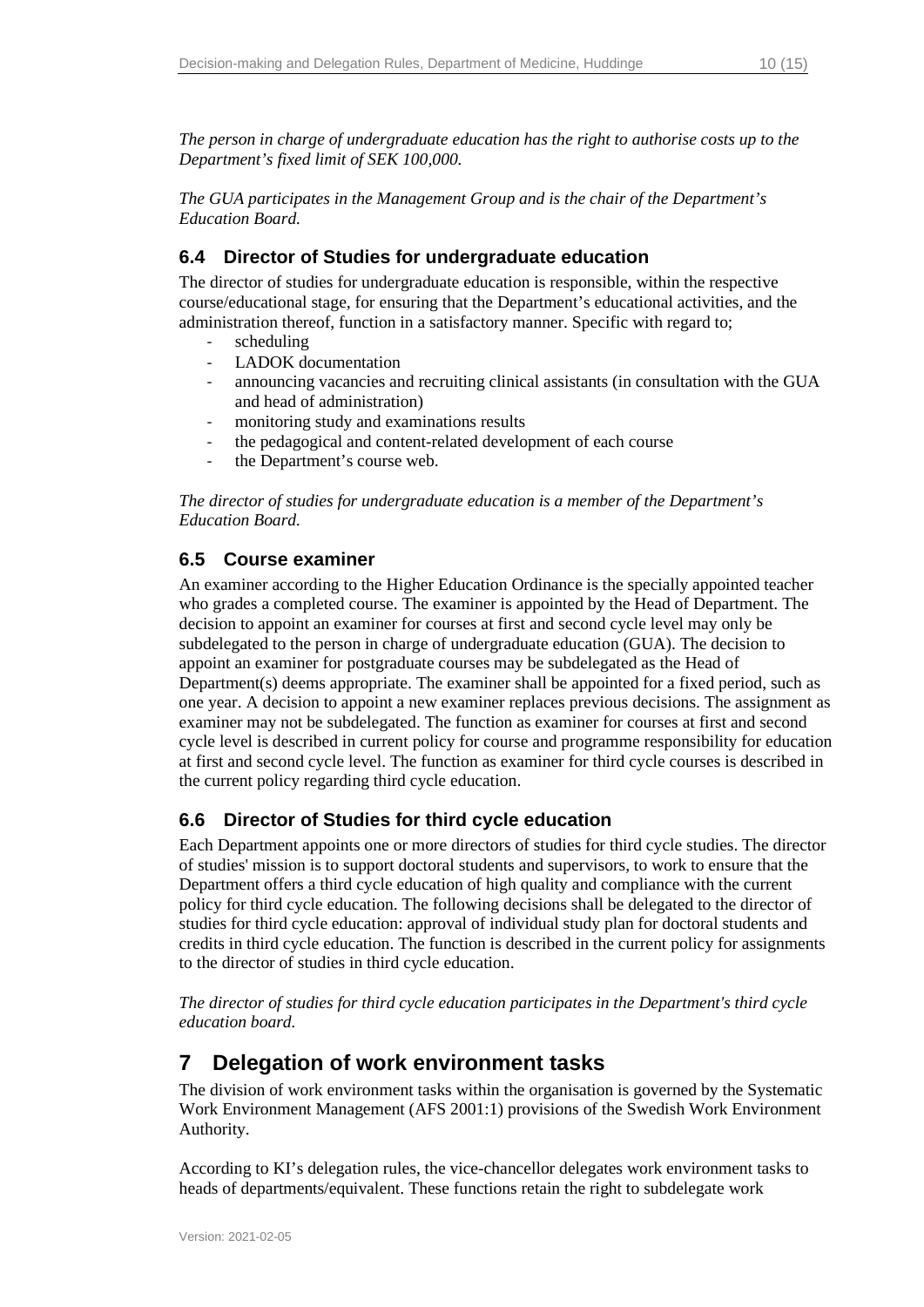environment task within their organisations, on condition that this is necessary and that the person receiving the delegation has;

- the competence to perform the delegated work environment task,
- the authorities and resources to deal with the work environment task,
- represents the employer in their function.

For these purposes, the term *authorities* refers to the right to make decisions and take measures related to the work environment. For these purposes, the term *resources* refers for example to access to staff, equipment and premises, as well as the time to fulfil the delegated work environment task.

The delegator of work environment tasks is responsible for ascertaining that the recipient of a delegation understands the meaning of their acceptance of the delegation, and that the three points above have been met.

Please note that: The person who subdelegates a work environment task always retains a responsibility for ensuring that the work environment activity in question is working in practice, and it may be appropriate to follow up on this at annual performance management dialogues.

All decisions regarding the delegation or relinquishing of work environment tasks must be documented in writing and signed on the official form. Decisions are officially recorded at the Department.

#### <span id="page-13-0"></span>**7.1 The Head of Department's responsibility for the work environment**

- Systematic Work Environment Management (AFS 2001:1Eng) provisions are integrated into the organisation and that adequate resources are in place to implement and develop work environment activities,
- work environment activities are carried out in accordance with applicable legislation and internal documentation (e.g. Karolinska Institute's *Guidelines and Action Plan for Equal Treatment* and KI's guidelines and rules related to work environment and health). This includes ensuring that affected managers and staff are aware of governance documents related to the work environment,
- measures are implemented to achieve KI's and the organisation's work environment goals. Individual goals must be formulated for the organisational and social work environments,
- harassment and discrimination shall be prevented and, where this does occur, dealt with in accordance with KI's guidelines,
- preparedness is good with regard to responding to and managing conflicts and relationship issues that arise in the workplace,
- risk/consequence assessments are carried out prior to planned changes to the organisation,
- risk assessments are carried out both routinely and as and when a specific need arises (e.g. safety rounds, measurements/inspections and after staff surveys),
- incidents and work-related injuries shall be notified (externally and internally), investigated and dealt with. This includes ensuring that the Swedish Work Environment Authority is notified without delay in the event of serious incidents or accidents resulting in personal injury/death,
- preparedness and procedures are in place to provide first aid and crisis support,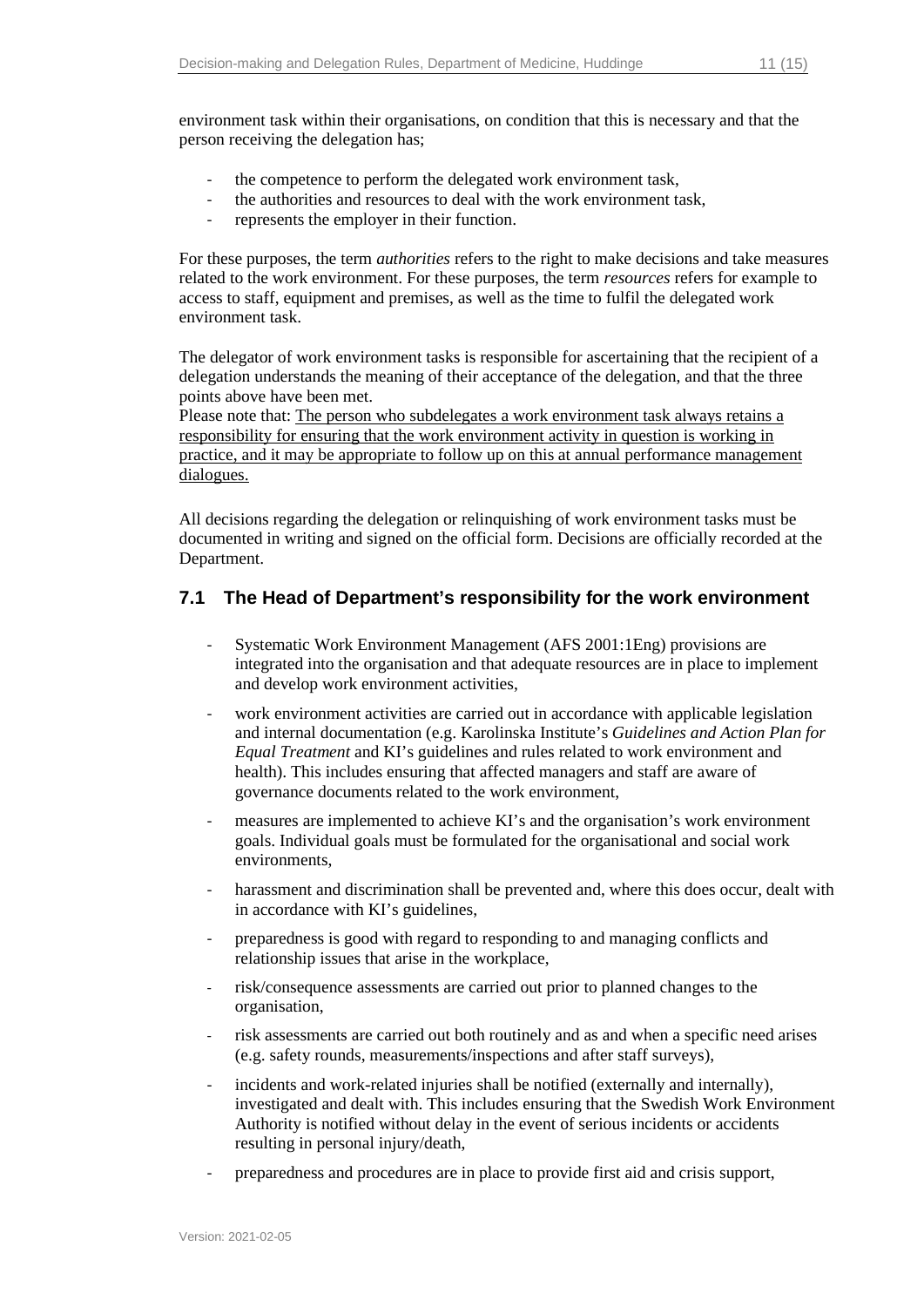- necessary notifications and permits are in place for those activities undertaken, e.g. radioactive substances, genetically modified microorganisms, hazardous substances/agents,
- one person is appointed to take practical coordination responsibility for the work environment where KI is responsible for a joint workplace where two or more legal entities conduct activities at the same time,
- work environment tasks are subdelegated to research group leaders/unit managers/equivalent as and when required. This includes ensuring that delegated individuals have the knowledge, authority and resources necessary to carry out the tasks. This shall be monitored at annual performance management dialogues,
- work environment work is a natural part of the organisation. This is done in collaboration with the Work Environment Group, e.g. after the annual appraisal of systematic work environment activities (SAM).

### <span id="page-14-0"></span>**7.2 Environmental and sustainability work representative**

The Department's Environmental and sustainability work representative has overall responsibility for the Department's environmental and sustainability work, specifically with regard to:

- coordinating the development of environmental and sustainability work at the Department
- receiving and disseminating central information to staff at departmental level
- where necessary, supplementing central information based on conditions specific to the Department
- contributing to work on preparing and monitoring local goals, metrics, activities and measures in the field of environment and sustainability.
- participating in centrally arranged training, information meetings, etc. aimed at environmental and sustainability representatives

# <span id="page-14-1"></span>**7.3 Manager flammable goods**

The manager for flammable goods, or their deputy, has a legal responsibility to ensure that the Department's handling of flammable goods is carried out in accordance with the prudential requirements laid down by law and that KI's policies in the area are complied with. Collaboration takes place, among other things, with KI's central coordinator for flammable goods and the Department's inspectors for flammable goods. The manager's responsibility includes, among other things, ensuring that procedures are in place for work with flammable and explosive goods that ensure safe handling, that employees and students receive the necessary information and training, that deficiencies in the handling of the business are reported back to the Head of Department and rectified, and participate in regulatory supervision and risk investigation. Other tasks are stated in the appended role description. The director and the deputy director must have completed KI's basic course for the manager and repeat the training at least every five years. The role must be held by a Swedish-speaking person.

# <span id="page-14-2"></span>**7.3.1 Controller of flammable goods**

A flammable goods controller shall be located at the local workplaces where the Department operates and ensure compliance with KI's policy for flammable goods. Collaboration takes place with the Department's director of flammable goods. The tasks include, among others, introducing new employees and students into the workplace's handling and storage routines and ensuring that the storage and handling of flammable goods takes place correctly and safely. Deficiencies shall be reported back to the Department's director of flammable goods. Other tasks are stated in the appended role description for controllers of flammable goods.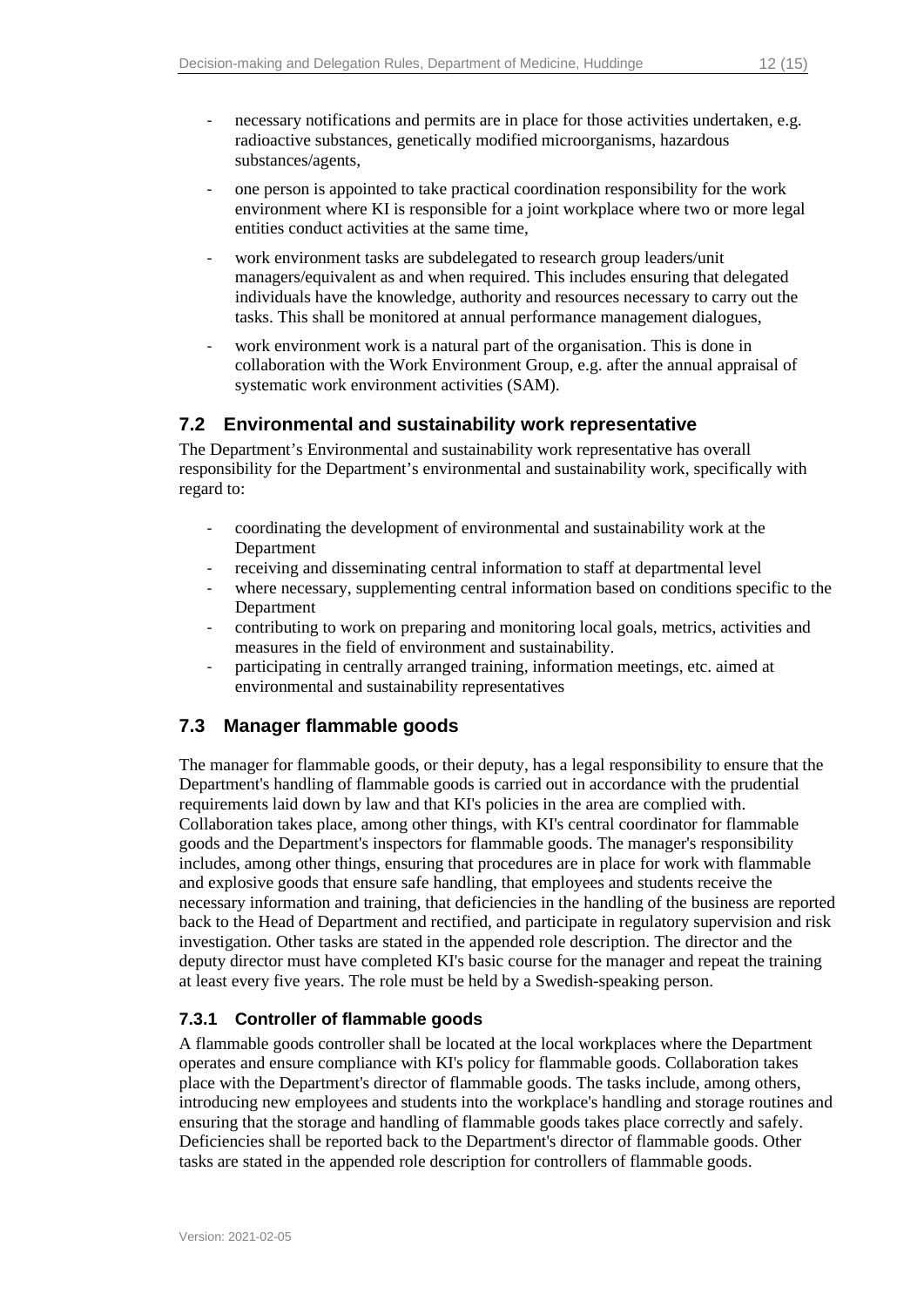# <span id="page-15-0"></span>**7.4 Chemicals representative**

The Chemicals representative is the contact person between the Department and KI's central chemical safety coordinator. The tasks include managing the local administration of the chemical database (KLARA or equivalent). Other tasks are stated in the appended role description for controllers of flammable goods.

# <span id="page-15-1"></span>**7.4.1 Chemical inventory taker**

One or more chemical stockkeepers must be appointed in those research groups/units where chemical products are handled, tasked with acting as contact person between the Department's chemicals representative and their own group/unit. Other tasks are stated in the appended role description for chemical stockkeepers.

# <span id="page-15-2"></span>**7.5 Fire safety supervisor**

The fire safety officer coordinates the fire safety work within the Department. Collaboration takes place with KI's central safety coordinator – fire safety, the Department's fire safety inspectors and, where applicable, the Department's director of flammable goods. The tasks include, among others, ensuring that the Department's employees receive fire training to the extent required, monitoring and following up that self-monitoring of fire safety is carried out in accordance with KI's guidelines for this and participating in regulatory supervision of fire safety at the Department. Other tasks are stated in the appended role description for controllers of flammable goods. The role must be held by a Swedish-speaking person.

# <span id="page-15-3"></span>**7.5.1 Fire safety controller**

The fire safety controller must be located at the local workplaces where the Department operates and monitor compliance with KI's regulations, guidelines and instructions in the area of fire safety. Collaboration takes place with the Department's fire safety officer. The tasks include introducing new employees and students to workplace fire safety and carrying out selfchecks on fire safety according to KI's guidelines for this. Other tasks are stated in the appended role description for controllers of flammable goods.

# <span id="page-15-4"></span>**7.6 Biosafety representative**

In order to ensure proper management of biological agents and genetically modified microorganisms, where the risk of ill health and accidents is minimised, each Department engaged in work with biological agents, genetically modified micro-organisms /cell cultures shall have one or more Biosafety representatives designated by the Head of Department. The Biosafety representative is the contact person and link between the Department and KI's central biosafety coordinator. Other tasks are stated in the appended role description for controllers of flammable goods.

# <span id="page-15-5"></span>**7.7 Information Security representative**

The role of contact person for information security at the Department includes providing contact with central information security coordinators and supporting the Department's employees in the local information security work.

# <span id="page-15-6"></span>**7.8 Radiation safety representative**

Each Department engaged in ionising radiation activities must have a Radiation safety representative. The officer shall, among other things, draw up local instructions and instructions, communicate procedures for how the work is to be carried out, update work rules and local routines, annually compile purchases and consumed activity volumes, participate in the preparation of training plans, manage personnel dosimeters and personal reports, be the contact person in relation to the radiation protection expert. The officer is appointed by the Head of Department. Other tasks are stated in the appended role description for controllers of flammable goods.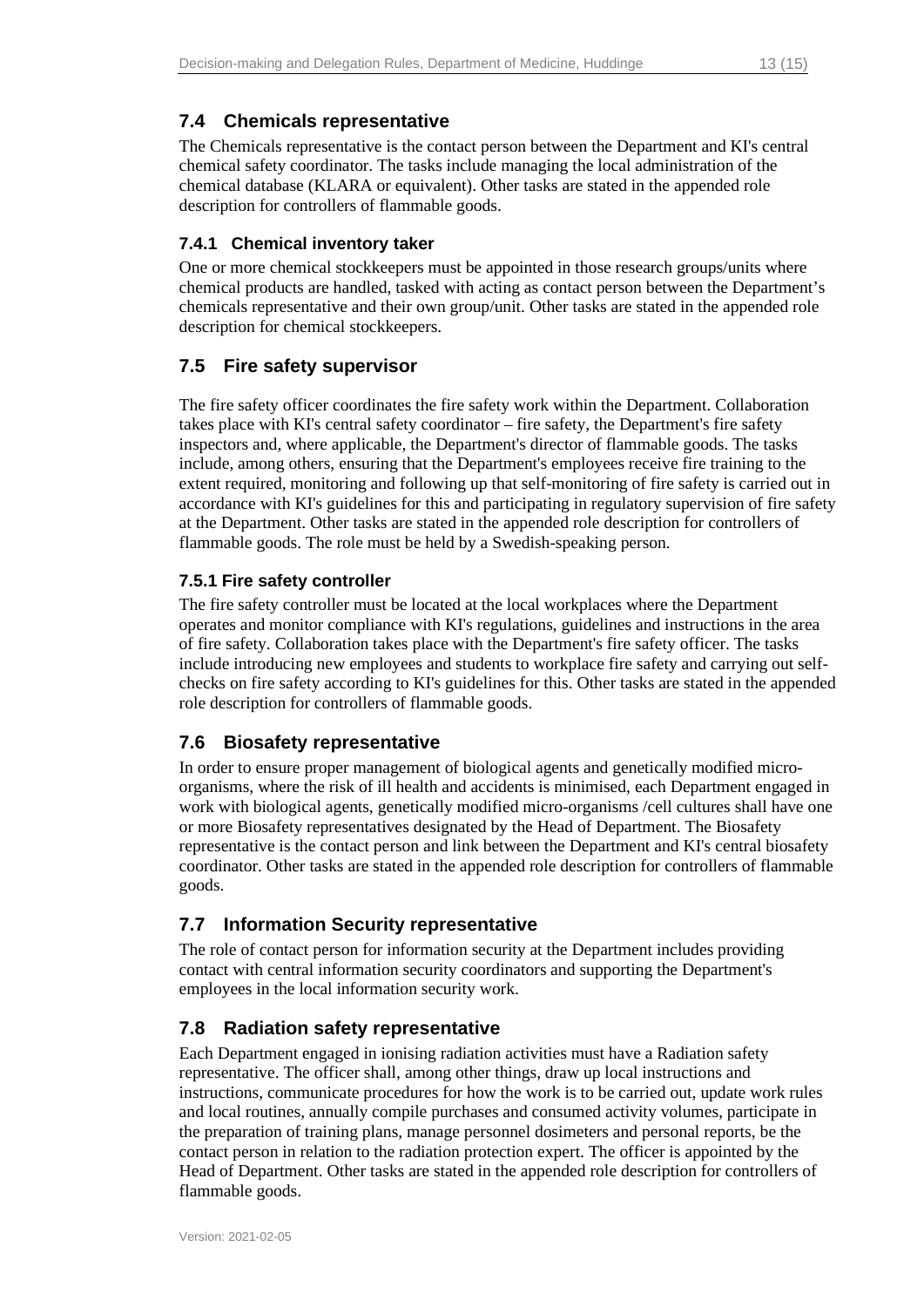### <span id="page-16-0"></span>**7.8.1 Radiation safety assistant**

Each laboratory using radioactive substances must have a Radiation safety assistant. The assistant shall, among other things, manage access to the premises, manage logbooks at the laboratory, report deviations from the laboratory's procedures. The Radiation safety assistant is appointed by the research group leader or other operations manager. Other tasks are stated in the appended role description for controllers of flammable goods.

# <span id="page-16-1"></span>**8 Other commissions**

# <span id="page-16-2"></span>**8.1 Manager of core facility**

Karolinska Institutet has a wide range of core facilities that offer advanced equipment, services and expertise to all researchers at KI, other academic institutions and also, to a limited extent, for commercial companies.

At the Department of Medicine, the responsibility emanates from the Head of Department to heads of units, who in turn delegate responsibility to the director of the relevant core facility. The director must hold the position of research group leader or equivalent and be appointed by the facility's steering group or equivalent.

The delegation includes responsibility for all aspects of the core facility's operation such as finances, management of staff working in the core facility and the working environment. The ultimate financial responsibility is always borne by the Department. Reports shall be made regularly to the head of unit and Head of Department.

# <span id="page-16-3"></span>**9 Delegation of decision-making and attestation rights**

Decision-making rights also entail the right dispose of funds in the stated decision area. Unless otherwise specifically stated, decision-making and authorisation rights may not be subdelegated to unit managers/research group leaders or equivalent.

Authorisation rules cover the types of documents that constitute the basis for financial transactions and that must be authorised. Authorisation implies that a coming payment has been processed with consideration for those regulations, instructions and general advice regulating public authorities' responsibility for their funds and assets.

The Department shall appoint those employees who have the right to dispose of the Department's funds, meaning responsibility for ensuring that all funds are used:

- within the framework of the Department's activities
- within the resources that the Department has at its disposal
- in accordance with applicable regulations

Prior to the authorisation, the person familiar with the circumstances of the order shall attest that the invoice is made out to the correct Department and/or unit, that price and payment terms are correct and that the goods or services have been delivered and are of the correct quality according to the order.

Disposition attestation, i.e. the right to attest costs, implies that the responsible employee accepts that the costs will be charged to a specific appropriation/project. This is necessary to confirm that proper checks have been made to ensure that costs are within the agreed budget or within the scope of other formalised decisions in a contract or agreement, and that coding is correct and in accordance with accounting and taxation rules.

Note that all costs associated personally with a member of staff must always be authorised by their immediate manager. Costs associated with the head of department must be jointly